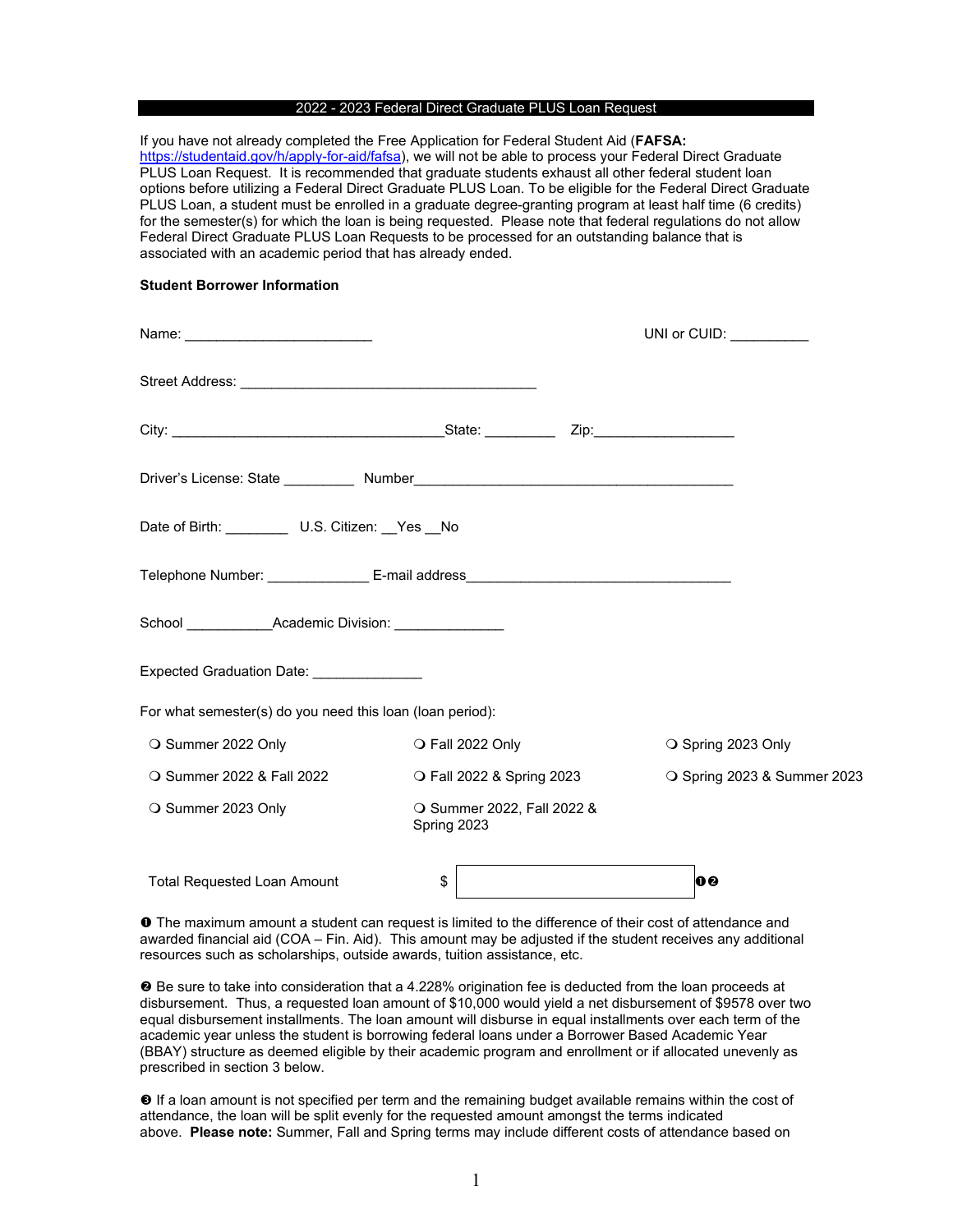length of term. As a result, the requested loan amount may be allocated unevenly to remain within the cost of attendance for both the term and overall aid year.

## **\*\*\*\*Master Promissory Note Requirement\*\*\*\***

After thoroughly completing this form (DO NOT LEAVE ANY BLANKS) and submitting it to the [Office of [Student Financial Planning\],](https://www.sfs.columbia.edu/about-us#sfp) you must complete a Master Promissory Note (MPN). Please follow these additional steps to ensure that your Federal Direct Graduate PLUS Loan is processed:

- 1. Complete a Direct Graduate PLUS Loan Master Promissory Note (MPN) and the required Entrance Counseling to receive Direct Loans as a Graduate or Professional student at [https://studentaid.gov.](https://studentaid.gov/)
- 2. To complete the required documents in section 1 above, login to [https://studentaid.gov](https://studentaid.gov/) with your Federal Student Aid ID (**FSAID**). If you do not have a Federal Student Aid ID or do not remember your FSA ID credentials, go t[o https://fsaid.ed.gov/npas/index.htm](https://fsaid.ed.gov/npas/index.htm) to create one, retrieve, or reset your credentials.

Once you submit this form to the [\[Office of Student Financial Planning\]](https://www.sfs.columbia.edu/about-us#sfp), the U.S. Department of Education will perform a credit check. You will receive separate notification from them regarding the approval or denial of your loan.

## **Additional Resources:**

Student Aid Support Centers <https://studentaid.gov/help-center/contact> 1-800-557-7394 (Student Loan Support Center)

Federal Student Loan Management Information and Repayment Estimator <https://studentaid.gov/h/manage-loans>

Federal Student Aid Summary https://studentaid.gov/aid-summary

## **Disclosure regarding Direct Unsubsidized Loan versus the Direct Graduate PLUS Loan:**

The chart below outlines the differences and similarities between the Direct Unsubsidized Loan and Direct Graduate PLUS Loan.

|                                                      | Federal Direct Unsubsidized Loan | <b>Federal Direct Graduate PLUS</b><br>Loan |
|------------------------------------------------------|----------------------------------|---------------------------------------------|
| Credit-Based                                         | No                               | Yes                                         |
| Interest Rates<br>(as of 7/1/2021)                   | 5.28%                            | 6.28%                                       |
| <b>Origination Fees</b><br>(10/1/20 through 9/30/22) | 1.057%                           | 4.228%                                      |
| <b>Grace Period</b>                                  | Yes                              | No                                          |

# **Privacy Act Disclosure Notice**

The Privacy Act of 1974 (5 U.S.C.552a) requires that the following notice be provided to you. The authority for collecting the information requested on this form is 451 et seq. of the Higher Education Act of 1965, as amended. Your disclosure of this information is voluntary. However, if you do not provide this information, you cannot be considered for a Direct PLUS Loan. The information on this form will be used to determine your eligibility for a Direct PLUS Loan. The information in your file may be disclosed to third parties as authorized under routine uses in the Privacy Act notices called "Title IV Program Files" (originally published on April 12, 2004, Federal Register, Vol 59 p. 17351) and "National Student Loan Data System" (originally published on December 20, 1994, Federal Register, Vol 59 p. 65532). Thus this information may be disclosed to federal and state agencies, private parties such as relatives, present and former employers and creditors, and contractors of the Department of Education for purposes of administration of the student financial assistance program, for enforcement purposes, for litigation where such disclosure is compatible with the purposes for which the records were collected, for use by federal, state, local, or foreign agencies in connection with employment matters or the issuance of a license, grant, or other benefit, for use in any employee grievance or discipline proceeding in which the Federal Government is a party, for use in connection with audits or other investigations, for research purposes, for purposes of determining where particular records are required to be disclosed under the Freedom of